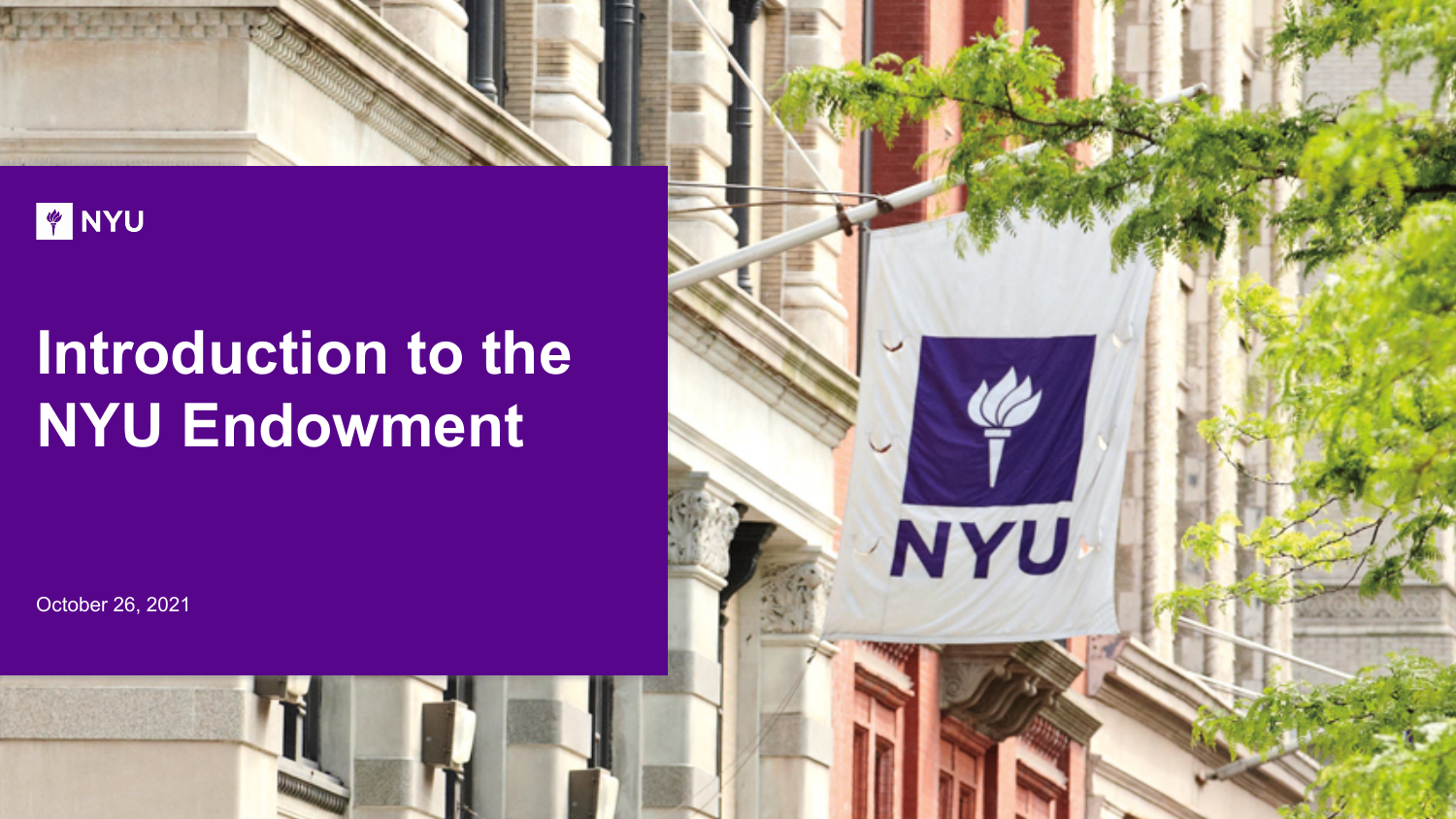

### **What is the NYU Endowment?**

- The Endowment is a permanent pool of funds meant to serve NYU both now and in the future
- Money comes from donor gifts; most gifts are designated by donors for specific purposes
- Gifts are invested and earnings are used to support programs like financial aid, chaired professorships, research, and academic programs
- The University can include other management-designated funds in the endowment

# **What does NYU's Endowment Look Like Today?**

- \$5.8 billion as of August 31, 2021
- 27<sup>th</sup> largest university endowment, but only 192<sup>nd</sup> on a per student basis (approximately \$82,000 per student)

# **Who is responsible for the Endowment?**

• The Investment Office is responsible for day-to-day management of the Endowment, working closely with the Investment Committee of the Board of Trustees who provides fiduciary oversight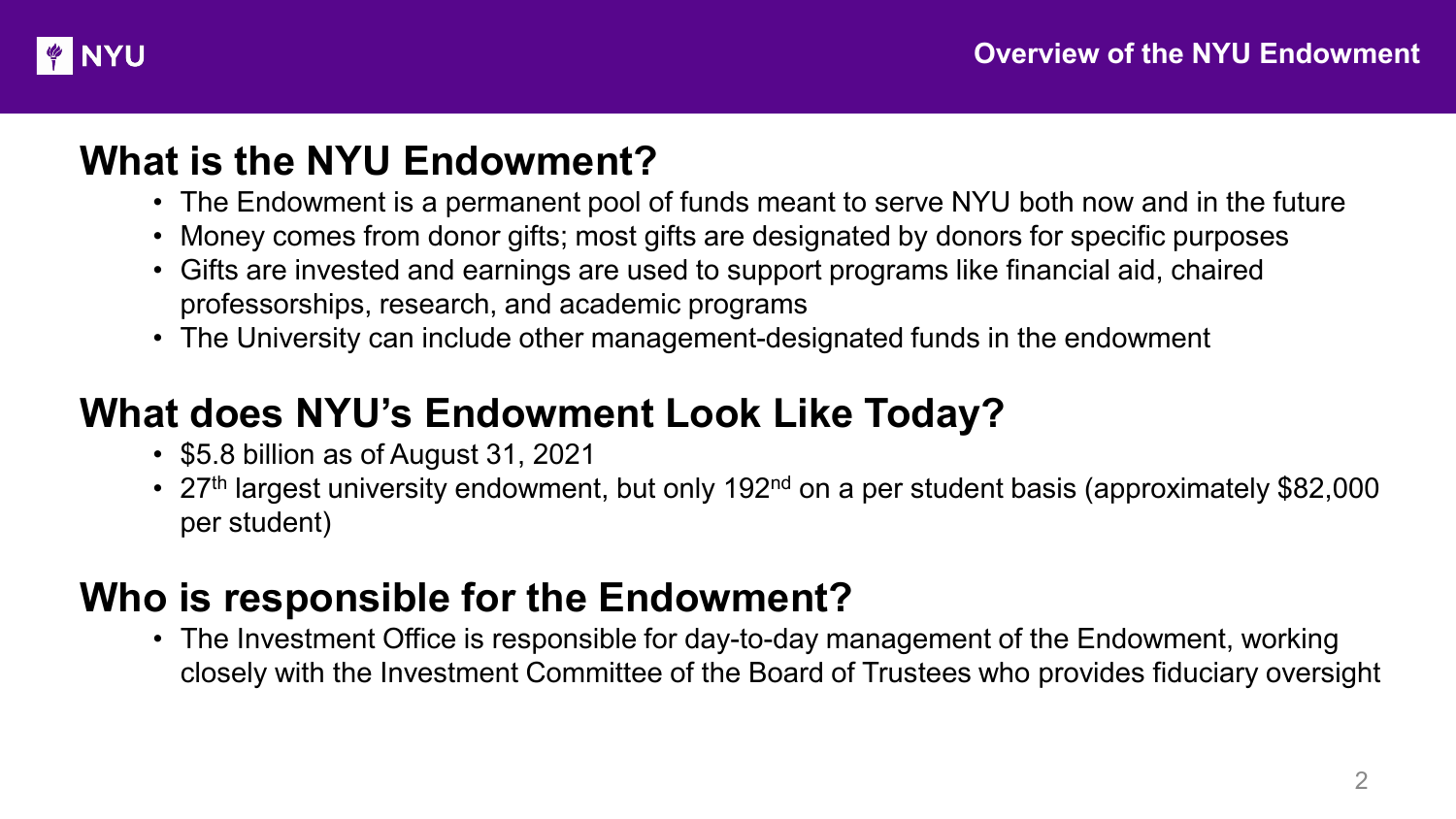

#### **How is the Endowment Managed?**

- Similar to most peer universities, NYU's endowment is invested with external professional investment managers who are chosen by the Investment Office and recommended to the Investment Committee for approval
- Goal is to maximize return commensurate with the risks appropriate for maintaining an endowment that will serve both the current University community and future generations

#### **What is the Strategy of the Endowment?**

- The Endowment is globally diversified and invested across asset classes. It is equity oriented with a long-term investment horizon
- The strategic mix of asset classes (the "asset allocation") is developed based on NYU's specific circumstances including return requirements, liquidity needs, performance in different market conditions, and the risk tolerance of the Investment Committee. The asset allocation is reviewed in detail and reaffirmed with the Investment Committee annually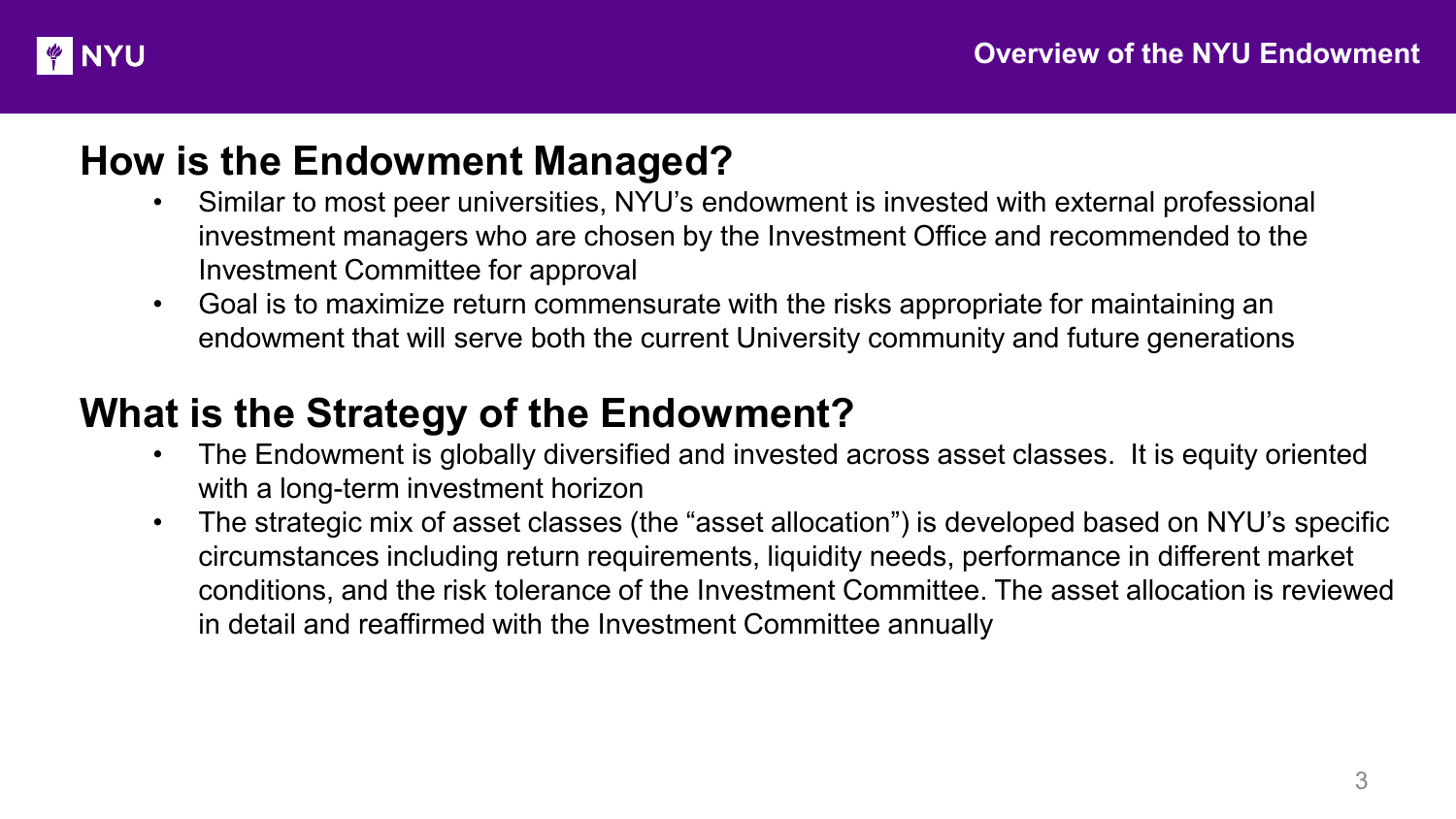

#### **How has the Endowment Performed?**

• Through August 31, over the past 5 years the Endowment returned an annualized 11.4% net of fees, compared to its benchmark return of 10.6%. The benchmark represents the strategy of the endowment but invested passively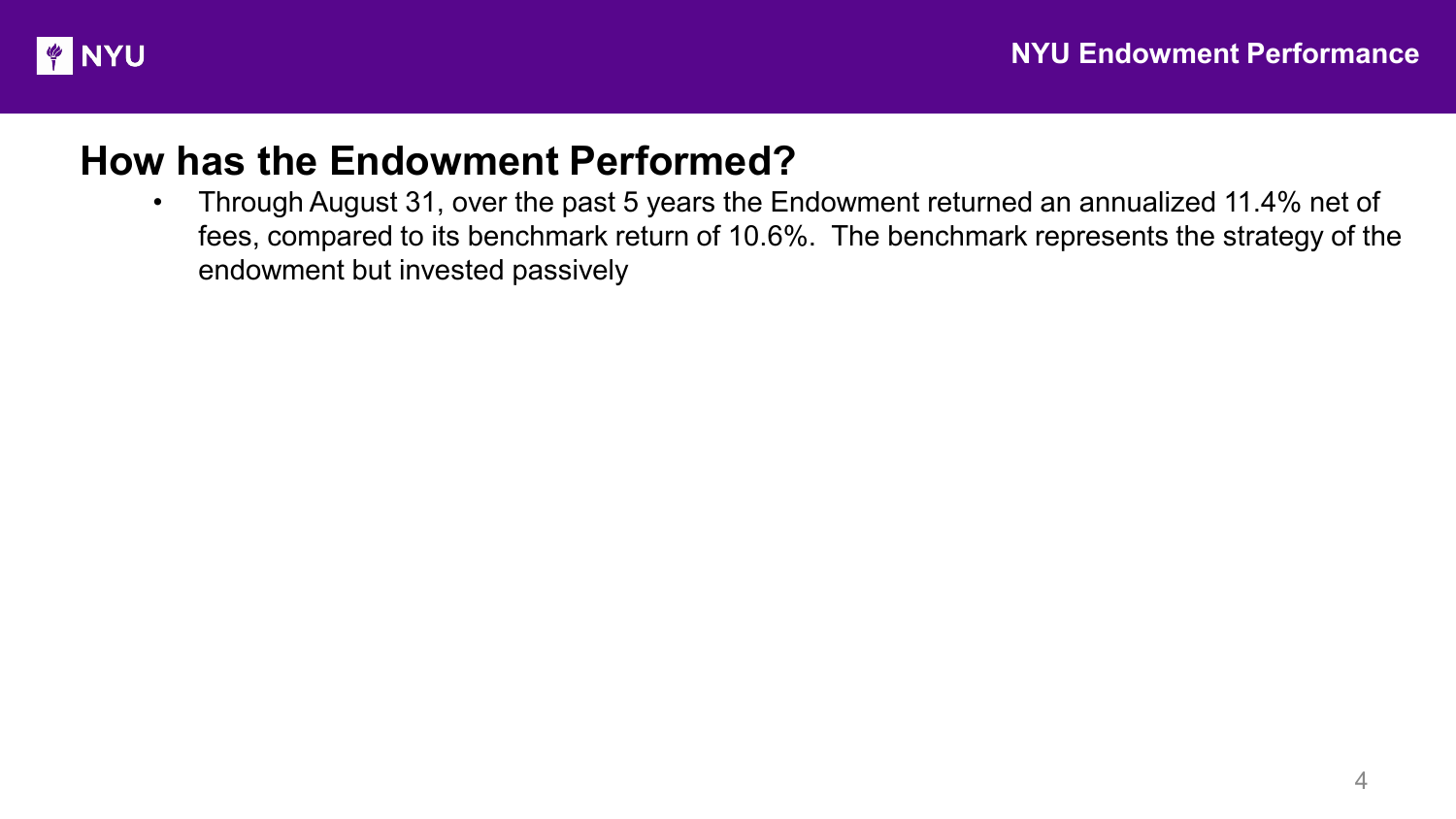

#### **Who manages the Endowment?**

• The Investment Office is staffed with 12 people including the Chief Investment Officer plus six investment professionals and five operations and administrative professionals

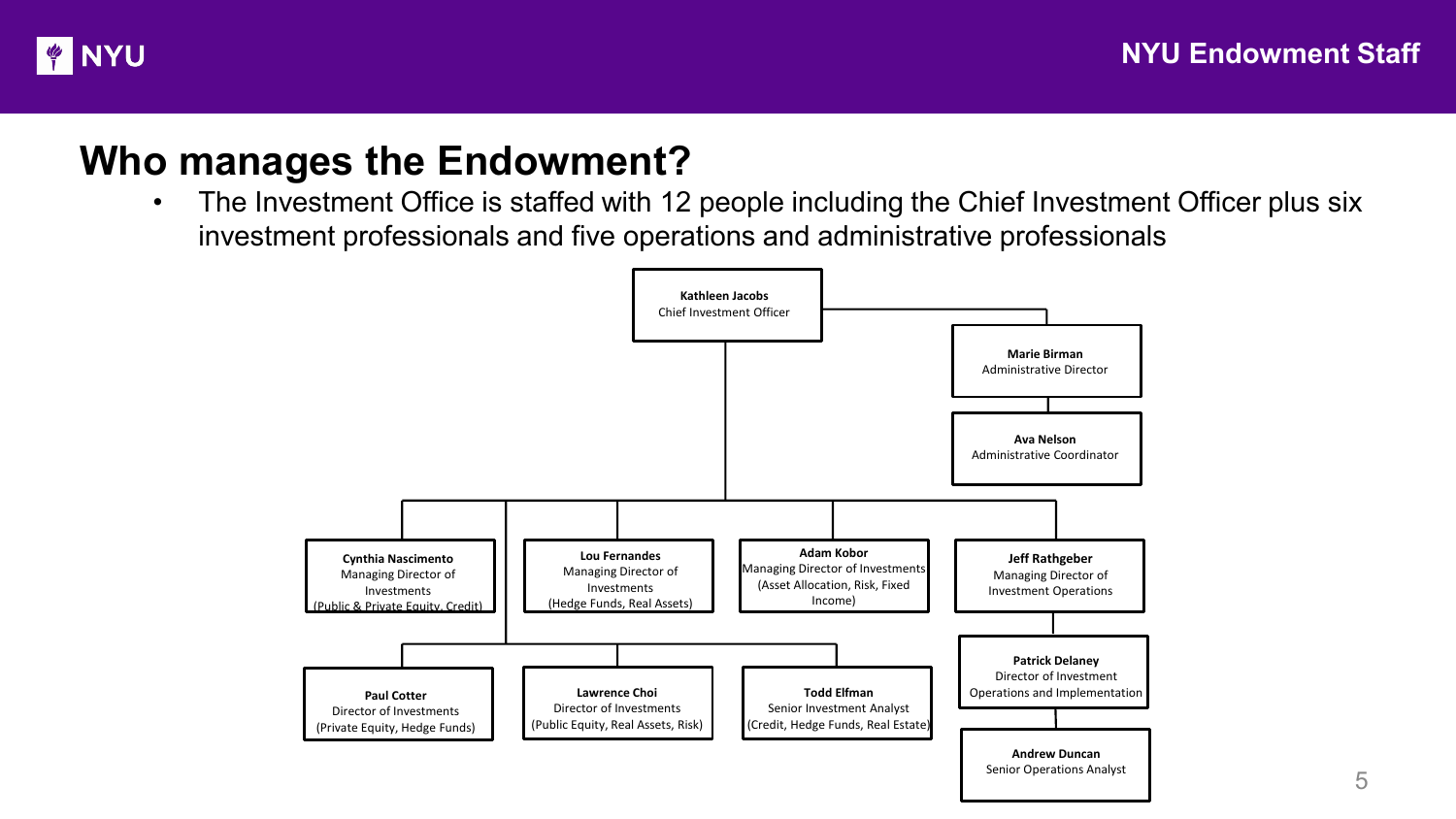



As of August 31, 2021.